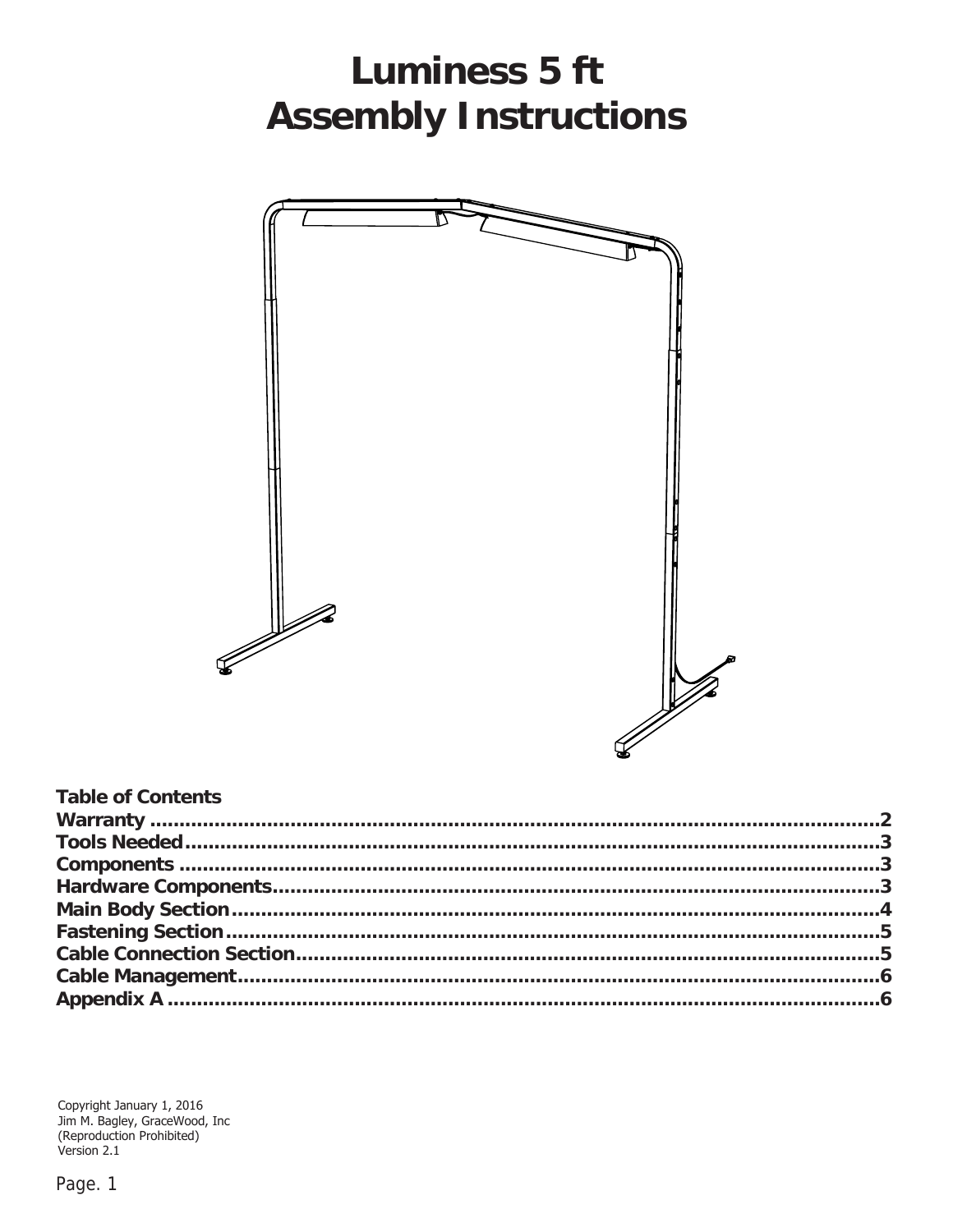# **Warranty**

Warranty Information for your Luminess Light Bar

The Luminess Light Bar has a One-Year limited warranty on all parts. The Grace Company will repair or replace, at its discretion, any part with problems due to our manufacturing, or defects in materials. This warranty does not cover parts damaged through misuse, improper storage, improper assembly, loss, natural events, and willful destruction. Parts must be returned to the Grace Company, shipping prepaid, before we can repair or replace them. We will promptly return the repaired/replaced part at our expense if done within a year of the purchase date.

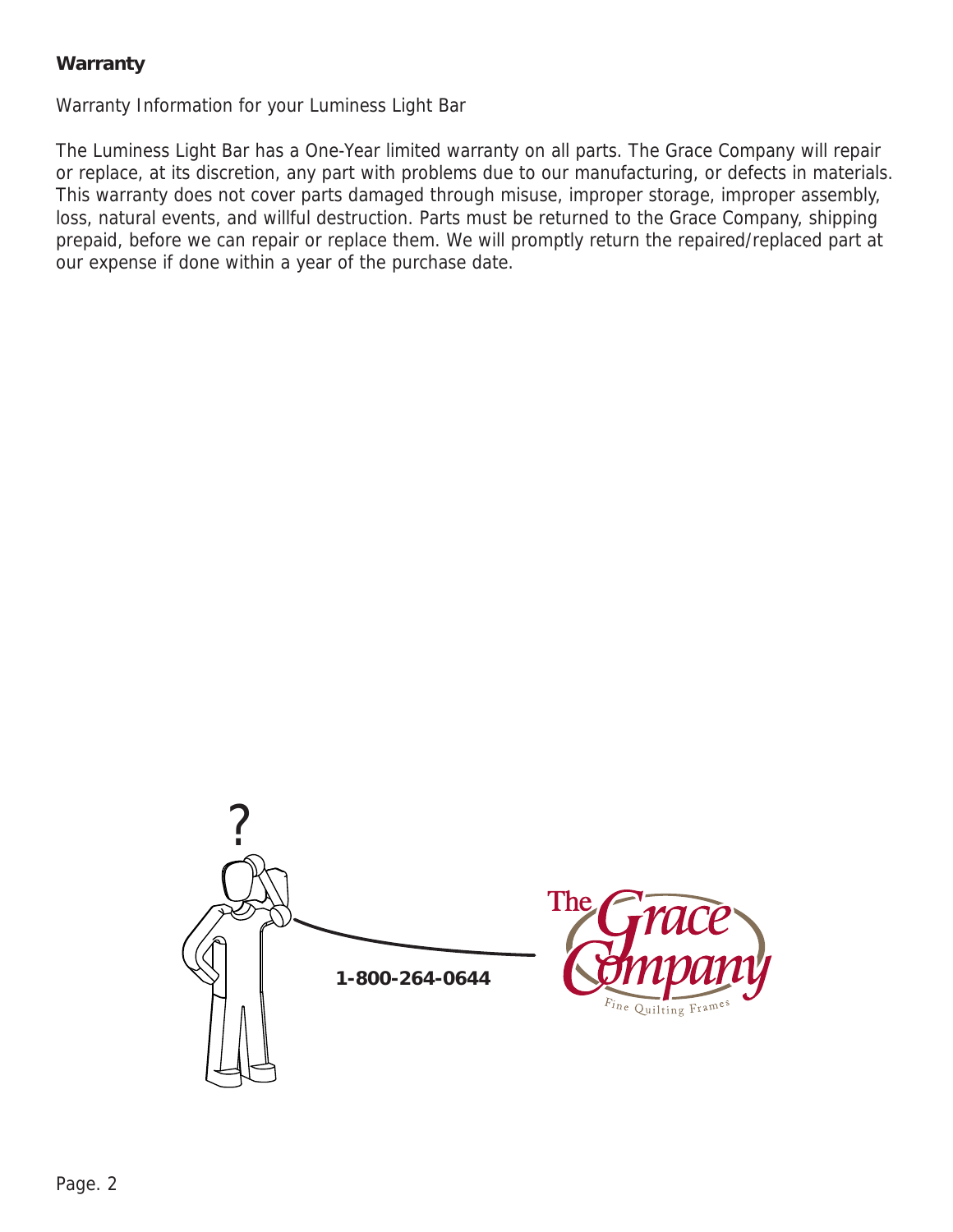## **See Appendix for Part and Assembly Number References.**

### **Tools Hardware Components**



**Included But Not Shown: Connecting Cable End (01-A100114), Power Connecting Cable End (02-10211)**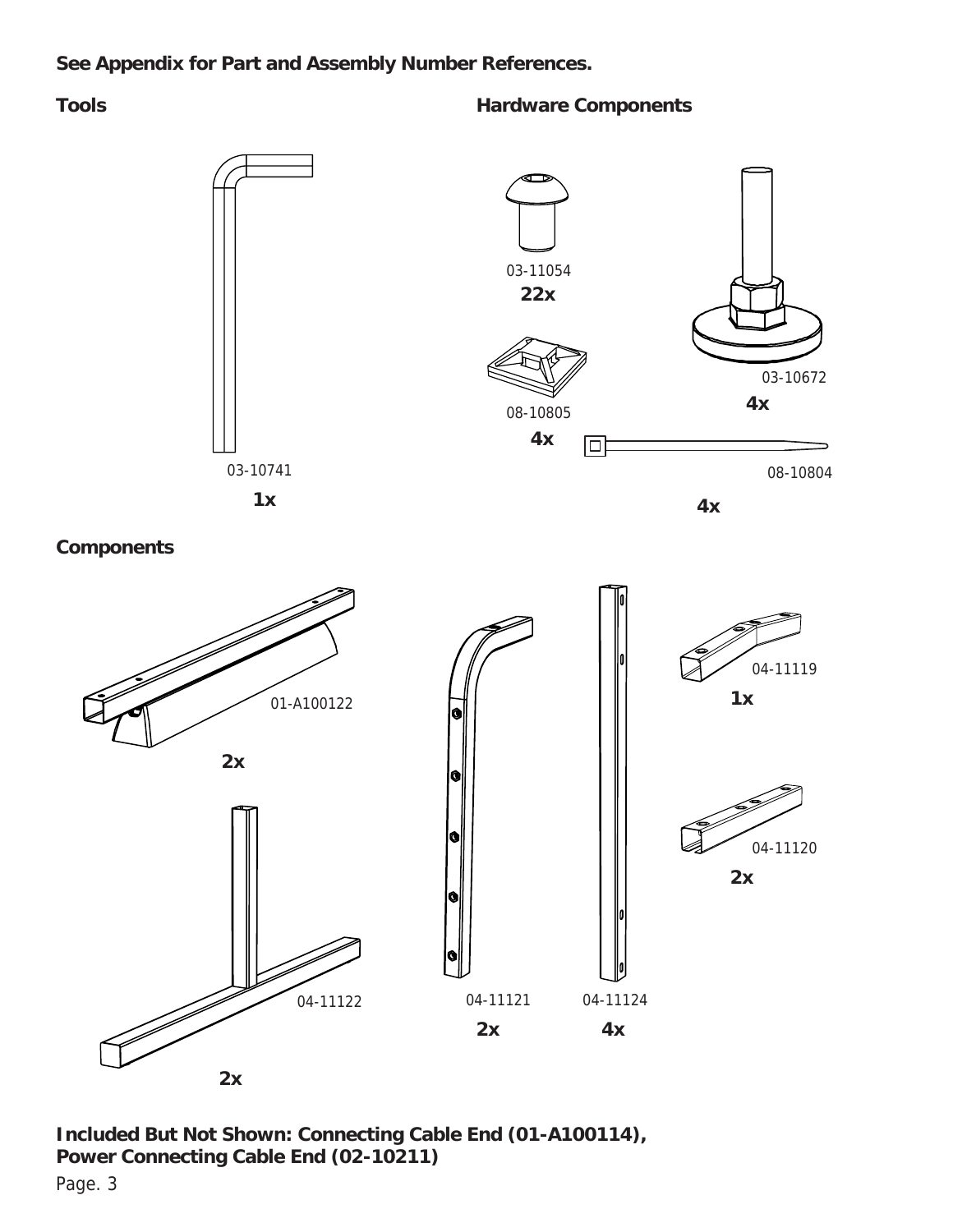# **Main Body Section**

**Note: Use a combination of Main Body and Fastening Section to assemble.**

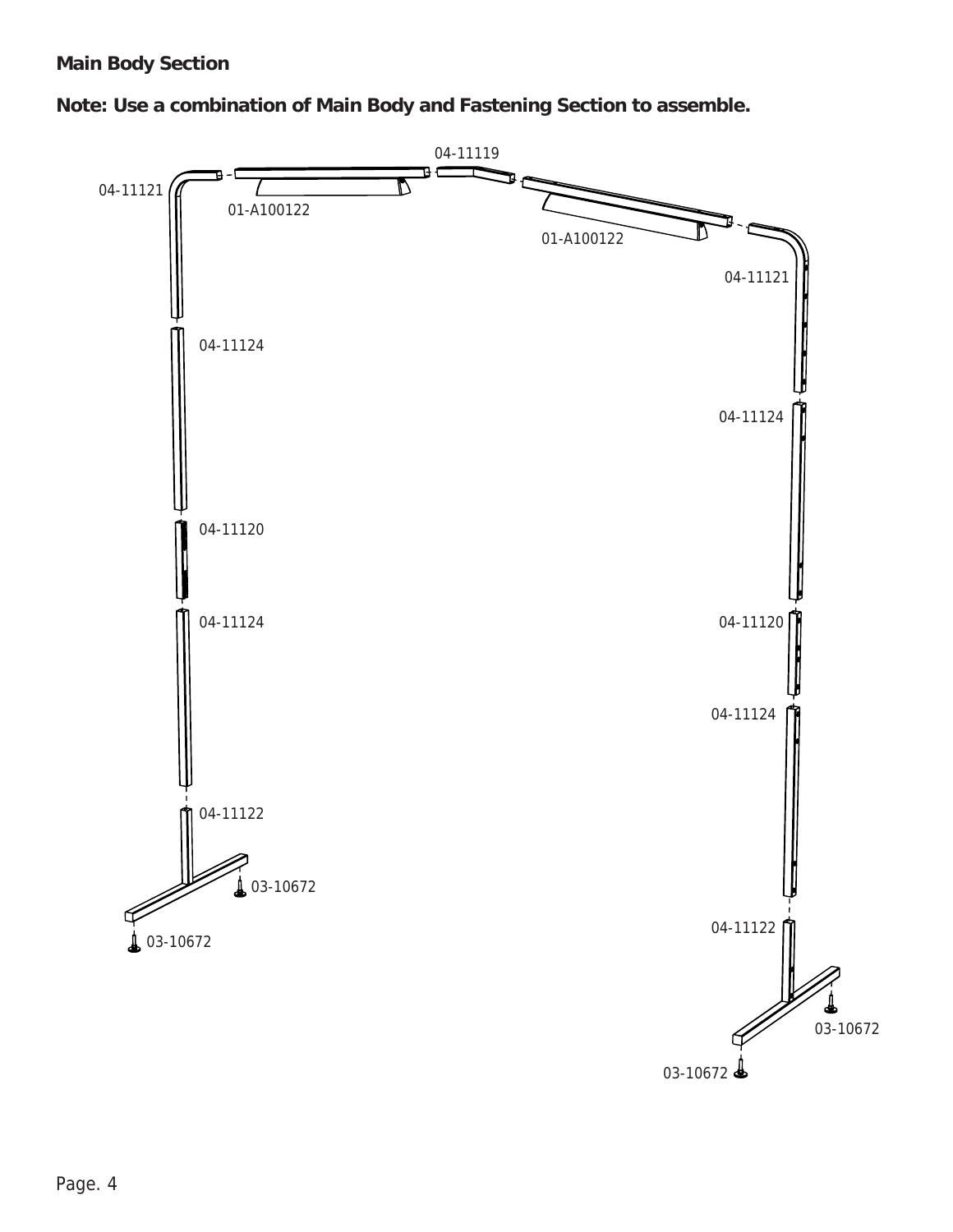# **Fastening Section**